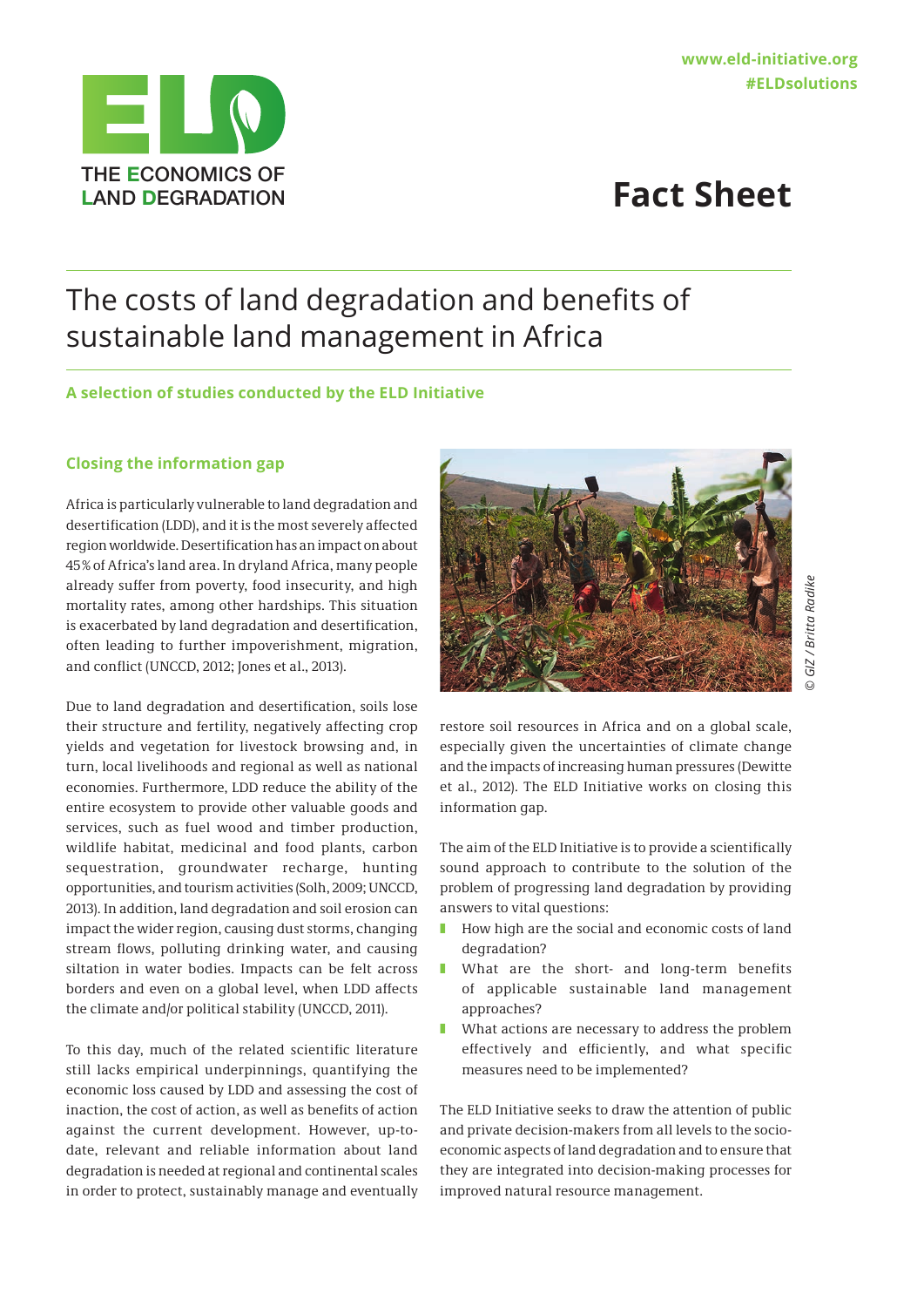## Physical/Light Physical/Moderate Physical/Strong Physical/Extreme Deserts with Oases Stable Water/Light Water/Moderate Water/Strong Water/Extreme Salt Flats Chemical/Strong Chemcial/Extreme Active Dunes Wind/Light Wind/Moderate Wind/Strong Wind/Extreme Ice Caps Arid Mountains Deserts Chemical/Light Chemical/Moderate **FIGURE Soil degradation in Africa**

*Source: https://databasin.org/maps/new#datasets=7254137cabb042298cae0b769cba589f*

### **Estimating the benefits of actions against soil erosion**

In October 2015, the ELD Initiative together with UNEP has published the report "The Economics of Land Degradation in Africa". The overarching aim was to assess the costs of inaction and the benefits of taking action. By providing continental level empirical analysis of a cropland area of 105 million hectares (accounting for 45% of total arable land in the continent) across 42 countries in Africa over a span of 15 years (starting from 2016), the fundamental objective was to align empirical data and economic valuation to help inform policy decisions in the future.

The goal of this cost-benefit analysis is to show how taking action against soil erosion induced nutrient depletion can potentially be combined with poverty reduction measures and hence harness the benefits of sustainable natural resource management for increasing agricultural productivity, and reducing food insecurity and poverty in the region.

The conceptual framework of the report follows a threestep model (see *Figure 2*). In the first part, econometric and biophysical modelling is used to elaborate the soil nutrient balance in croplands, the loss of supporting ecosystem service (average losses of Nitrogen, Phosphorous and Potassium (NPK) from croplands) and the provisioning ecosystem service (crop yield/ha).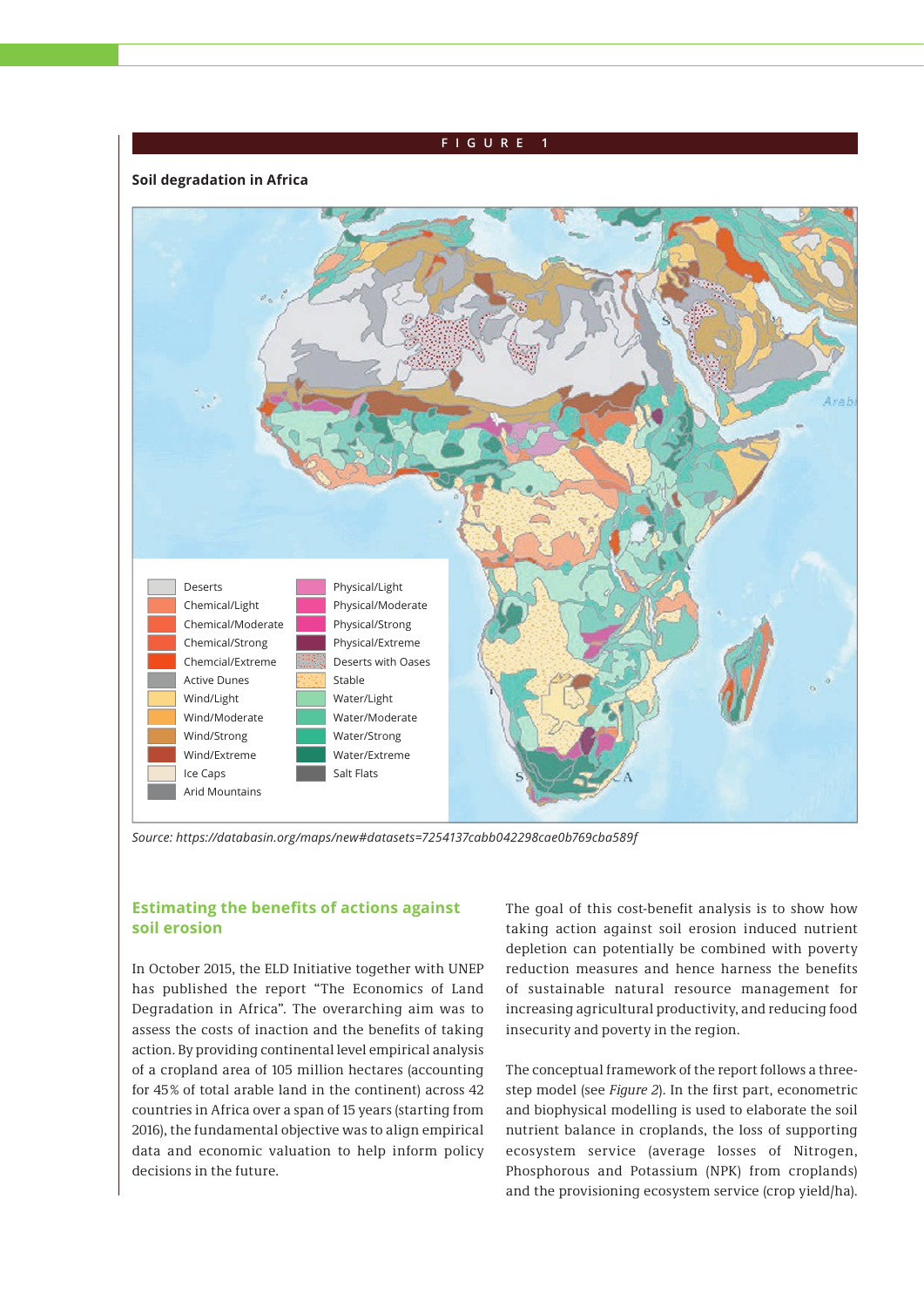#### **Figure 2**

#### **Conceptual Framework**



The second part provides estimations and valuations of costs of inaction, costs of action (implementing sustainable land management) and the derived

benefits, concluding with a cost benefit analysis. In the final part, the information obtained is used to provide recommendations for policy actions.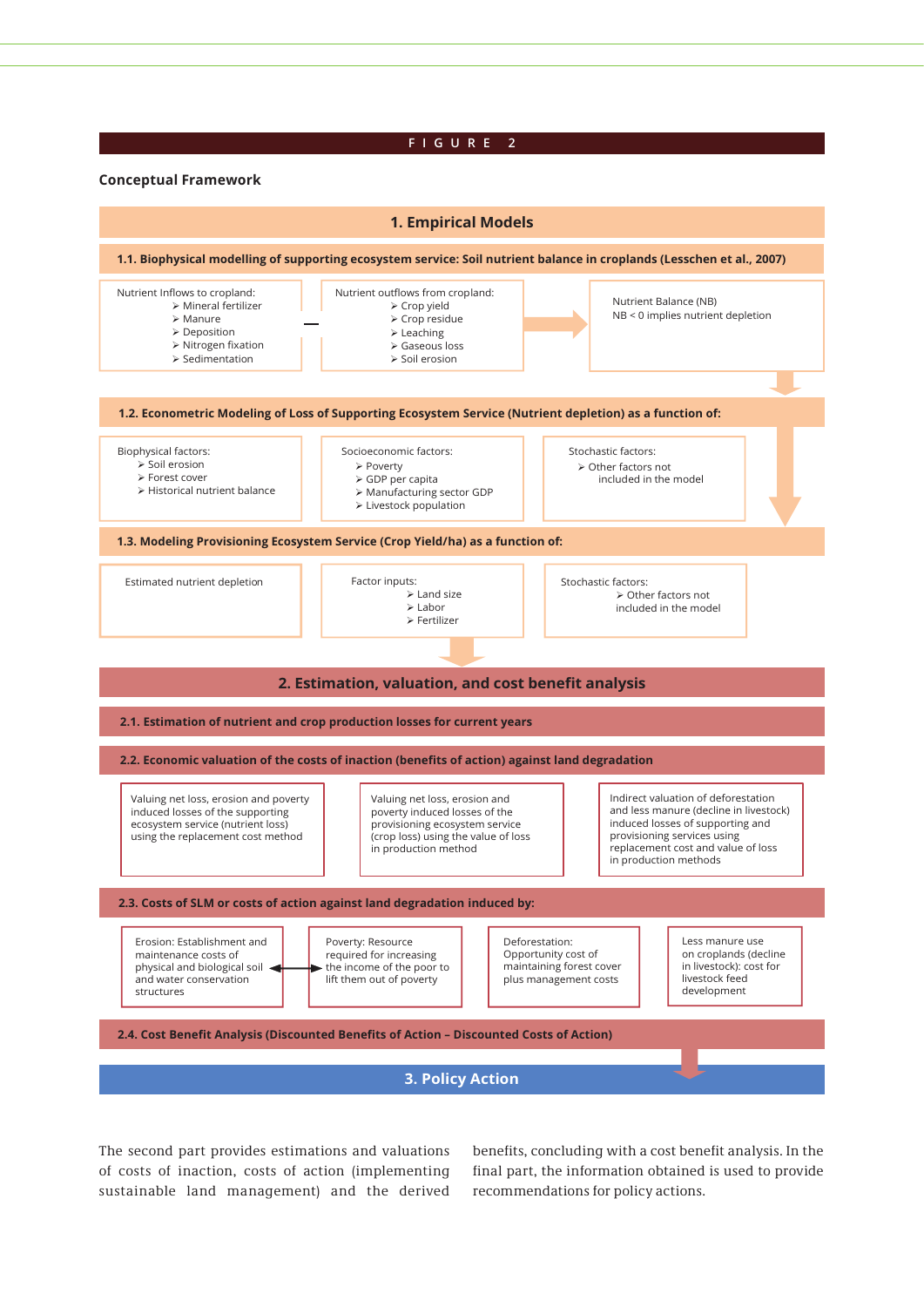### **Benefits of sustainable land management outweigh the costs**

The results of the modelling show a **net NPK depletion of 5.2 million tons per year or 50 kg/ha/year**. Thereby, the average nutrient loss shows a statistically significant, positive correlation with national level socioeconomic and biophysical factors, such as poverty gap**1,2**, and soil erosion. Statistically significant, negative correlations were observed for three factors: manufacturing GDP, livestock population**<sup>3</sup>**, and forest cover.

#### **Costs of inaction**

The loss of supporting ecosystem services will cost the 42 countries under evaluation about 278 million tons of cereals per year. In present value terms, **the cost of inaction against soil erosion induced nutrient depletion to all countries accounts for about 4.6 trillion PPP<sup>4</sup> USD over the next 15 year.** This is equivalent to about 127 billion USD per year. The cost of inaction against poverty induced land degradation accounts for about 665 billion PPP USD in present value, which is equivalent to 11.3 billion USD per year.

#### **Costs of action**

The present cost for establishing and maintaining sustainable land management structures on about 105 million hectares of cereal croplands, defined as the **cost of action against soil erosion induced nutrient depletion, was estimated at about 344 billion PPP USD** with an annuity value of about 9.4 billion USD. In addition, reducing poverty and achieving a zero poverty gap in all countries by the year 2030 and hence reducing poverty induced nutrient depletion requires the continent to increase the income level of the poor to at least the poverty line level of income**<sup>5</sup>**. This requires resources accounting for about **764 billion PPP USD in present value as the cost of action against poverty and poverty-induced nutrient depletion**, or about **25.2 billion USD** per year.

#### **Benefits of action and net present value**

For the 42 countries in total, **the benefits of action against nutrient depletion caused by soil erosion account for about 2.83 trillion PPP USD**, or 71.8 billion USD per year. Thus, taking action against soil erosion from the 105 million hectares of croplands in the 42 countries over the next 15 years will generate benefits of about **2.48 trillion PPP USD or 62.4 billion USD per year in net present value.**

The study showed that African countries have the opportunity to address the problem of national-level food insecurity by the year 2030, if they take optimal action against soil nutrient depletion in agricultural lands cultivated with cereals, by investing in sustainable land management technologies.

The benefits of action against poverty induced nutrient depletion can cover up to 57.6 % of the full cost or income required in the next 15 years to lift all the poor population to an income level equal to the poverty line.

#### **Policy recommendations**

- Integrate poverty reduction measures into actions against soil erosion induced nutrient depletions;
- Harness the benefits of sustainable natural resource management for increasing agricultural productivity, reducing food insecurity and poverty in the region;
- **I** Invest in sustainable land management technologies to take action against soil nutrient depletion in agricultural lands cultivated with cereals and thereby address the problem of food security on a national level by 2030.

### **Sustainable land management pays off for African countries**

Additionally to the comprehensive report on Africa, the ELD Initiative together with its partners conducted several studies in selected African countries, including Sudan, Kenya, Namibia, Botswana, Mali and Ethiopia. In these case studies, the costs and benefits of different sustainable land management (SLM) practices have been investigated. The SLM methods include

- **1** *Poverty gap is the mean shortfall of the total population from the poverty line (counting the non-poor as having zero shortfall), expressed as a percentage of the poverty line. This measure reflects the depth of poverty as well as its incidence.*
- **2** *Every 1% increase in poverty gap causes on average a depletion of 48 kg/ha/year of NPK nutrient and vice versa*
- **3** *For every 1% increase in livestock population, nutrient losses decreases by 0.0462 kg/ha/year.*
- **4** *Purchasing Power Parity*
- **5** *\$ 1.25 a day (PPP)*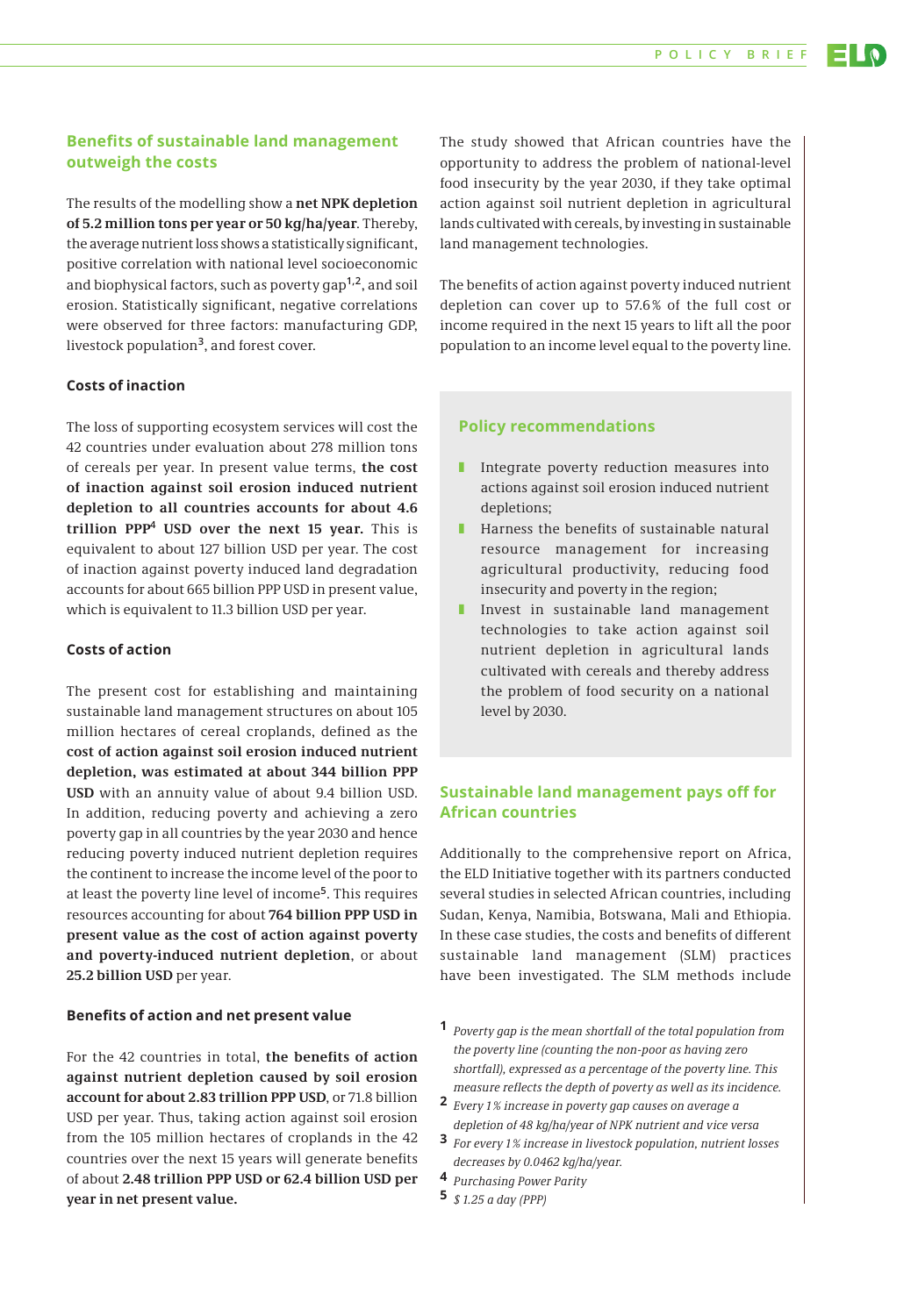agroforestry, land restoration, terracing and manuring, but also practices to combat bush encroachment. The evaluation of the cases mainly based on cost benefit analyses. In case of Botswana, a Multi-Criteria Decision Analysis (MCDA) was employed. In each study, potential land use scenarios are developed and compared to the baseline ("business as usual") scenario.



# © GIZ / Wohlmann *© GIZ / Wohlmann*

#### **Botswana**

The ELD case study in Botswana used a multi-criteria decision analysis (MCDA) approach to identify key ecosystem service trade-offs associated with four different land uses in Botswana's Kalahari rangelands, namely communal livestock grazing, private cattle ranches, private game ranches and wildlife management areas. Thereby the approach provides an interdisciplinary framework that allows the integration of monetary based techniques with an analysis of nonmonetary ecological and cultural values, ranking alternative options. In this study, the ecosystem services provided by the different land uses included food, fuel, construction material, ground water, genetic diversity, climate regulation, recreation and spiritual inspiration.

Findings suggest communal livestock grazing to deliver the widest range of these ecosystem services. The eligibility of this land use is mainly linked to the provision of commercial food production, but also the potential for wild food production, fuel, construction material, climate regulation and spiritual values.

#### **Sudan**

Gedaref State in Eastern Sudan was previously known as the food basket of the country. Over several decades, unsustainable agricultural practices that combined near-monocropping with low nutrient replenishment have led to significant degradation of soils, which are no longer able to sustain farmer livelihoods. The ELD study found that adopting an integrated sustainable land use and forest restoration scenario could reverse the current land degradation trend.

The results show that the net present value returns to society as well as to the individual farmer of intercropping *Acacia senegal* trees with sorghum crops is significantly higher than that of continuing pure sorghum cultivation over a 25-year time horizon. At the farmer level, benefits of using an intercropping system outweigh the investment and management costs between three to four years after their establishment.

#### **Kenya**

Food production in Kenya is suffering from low yields, partly due to land and soil degradation caused by poor land management practices. In this research, ELD and its partners worked with smallholder farmers in three counties in Western Kenya (Bungoma, Kakamega and Siaya) to examine the costs and benefits of different SLM practices, namely manuring, intercropping, agroforestry and physical terraces, that were already being used.

The results showed that manuring and intercropping deliver universal benefits quickly, and can be implemented with minimal initial outlay. Physical terraces and agroforestry, on the other hand, take longer to provide benefits, and the yield effects are smaller, but they deliver more ecosystem services to the wider public.

#### **Mali**

The majority of livelihoods in Mali are dependent on rainfed agriculture systems, which are vulnerable to events such as droughts, storms, and floods. The ELD research was conducted in the Kelka forest in the Mopti region, which is important for the provision of ecosystem services like maintenance of the hydrological cycle or carbon sequestration. To assess the potential contribution from agroforestry and reforestation initiatives to societal wellbeing, the intervention scenarios were compared to the present situation in the Kelka forest and economically valuated.

The study demonstrated that benefits of largescale landscape restoration from reforestation and agroforestry largely outweigh the costs both at the local and global levels. Every invested USD may create a 6 USD benefit to local farmers and even a 13 USD benefit to global society due to improved ecosystem services and carbon sequestration.